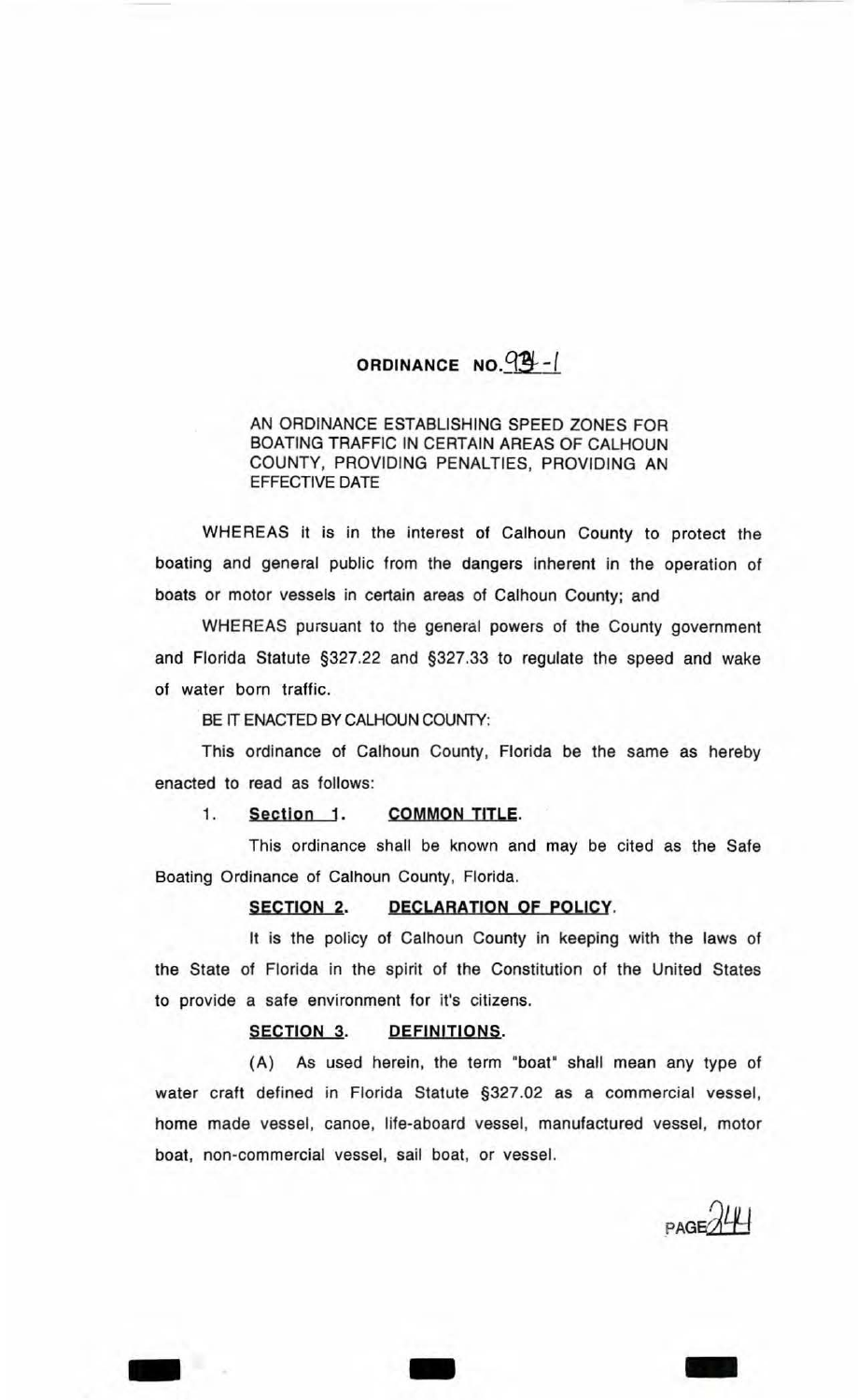(B) Operate means to be in actual physical control of a vessel upon the waters of Calhoun County or to exercise control over or to steer a vessel being towed by another vessel upon the waters of Calhoun County, Florida.

(C) Unlawful speed as used in this ordinance shall be a speed greater than five (5) miles per hour.

#### **SECTION 4. APPLICABLE AREAS.**

 $-$  -  $-$ 

It shall be unlawful for any person to operate a boat at speeds in excess of five (5) miles per hour on Cypress Creek in Calhoun County from Stone Landing to the Chipola Inn. The County shall obtain the necessary permits to post speed zones pursuant zones pursuant to Florida Administrative Code.

# **SECTION 5.**

 $\jmath$ 

Anyone who violates the speed limit provisions contained in Section 4 above shall be in non-criminal violation as defined in Florida Statute §775.08.

# **SECTION 6. EFFECTIVE DATE.**

This Ordinance shall be effective upon its passage by the County Commission of Calhoun County and the posting of speed signs pursuant to the Florida Administrative Code.

#### **SECTION 7. SAVINGS CLAUSE.**

If any section, sub-section, paragraph, sentence, clause or phrase of this Ordinance is held for any reason, to be unconstitutional, void, or invalid, the validity of the reigning portions of this Ordinance shall not be affected thereby.